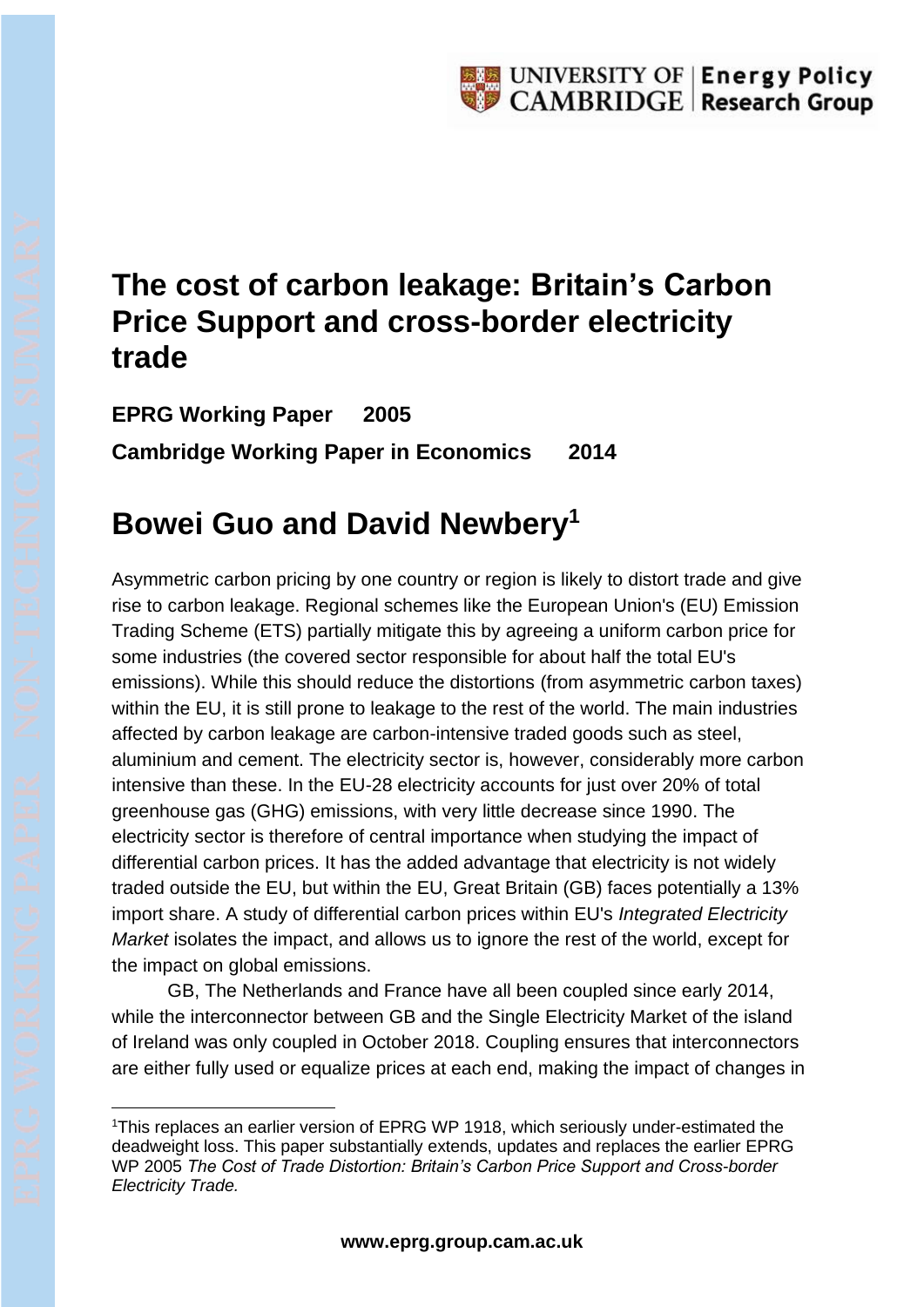#### **UNIVERSITY OF | Energy Policy CAMBRIDGE** Research Group

prices on interconnector flows both transparent and easier to model. Britain uncoupled from the EU on 1 Jan 2021 as a consequence of Brexit. We therefore restrict our study to GB's trade with France and The Netherlands from early 2014 to 2020. In 2011, the UK Government enacted a gradually escalating Carbon Price Floor for fossil generation fuels. This came into effect in April 2013 in the form of a carbon tax (the Carbon Price Support, CPS, an addition to the EU carbon price) on generation fuels in GB (but not Northern Ireland). From 2016 the CPS has been frozen at £18/tonne CO2, while the EU Allowance (EUA) price has risen from a low of €6/t CO<sup>2</sup> in 2011 to over €55/t by mid-2021. After leaving the EU, GB set up its own Emission Trading Scheme (ETS), with prices slightly higher than in the EU ETS. Together with the CPS GB generators faced a total carbon price of  $\epsilon$ 80/t CO<sub>2</sub> by 2021, within the range of the Paris target-consistent carbon price. We therefore take €80/t as the social cost of carbon (dioxide).

This paper takes GB as a case study and quantifies the costs and benefits of cross-border electricity trading between interconnected countries in the presence of the CPS (an asymmetric distortionary carbon tax). We restrict our study to GB's trade with France and The Netherlands from early 2014 to 2020. We defend the assumption that the ETS acts as a carbon tax, and as such leads to carbon reductions. We find that the GB carbon taxes have a large impact on global welfare through their emissions reductions, but this is partly offset by carbon leakage to other connected countries. The paper quantifies the impact of the CPS on electricity prices, interconnector flows, congestion revenue. It also estimates the deadweight loss and carbon leakage caused by the asymmetric carbon price. This has implications for the design and ideally harmonisation of the EU carbon tax to improve the efficiency of electricity trading.

#### **Results**

We estimate that over 2015-2020 when the CPS stabilised at £18 ( $\epsilon$ 20) /tCO<sub>2</sub>, the CPS raised the GB day-ahead price by an average of €10.3  $±1.1$  /MWh (about 24% of the GB wholesale price) allowing for replacement by cheaper imports. The CPS increased GB imports from France and The Netherlands by 14±1 TWh/yr (about 5% of the GB annual electricity demand), thereby reducing carbon tax revenue by €102±13 m/yr (about 10% of the 2017 CPS tax receipts). The commercial value of interconnectors (measured by congestion income) increased by €131±7 m/yr (by 80% relative to the zero CPS case), half of which was transferred to foreign interconnector owners. The asymmetric carbon taxes created deadweight losses of €72±16 m/yr, about 2% of the global emissions reduction benefit of the CPS at €2.9±0.1 bn/yr. Increased French exports raised French prices by 4% and Dutch prices by 3%. Finally, about 16.3 $\pm$ 3.5% of the CO<sub>2</sub> emission reduction is undone by France and The Netherlands, with a total monetary loss of about €584±127 m/yr.

Despite the fact that the CPS has distorted the cross-border electricity trade, it has significantly reduced GB GHG emissions from electricity generation - the share